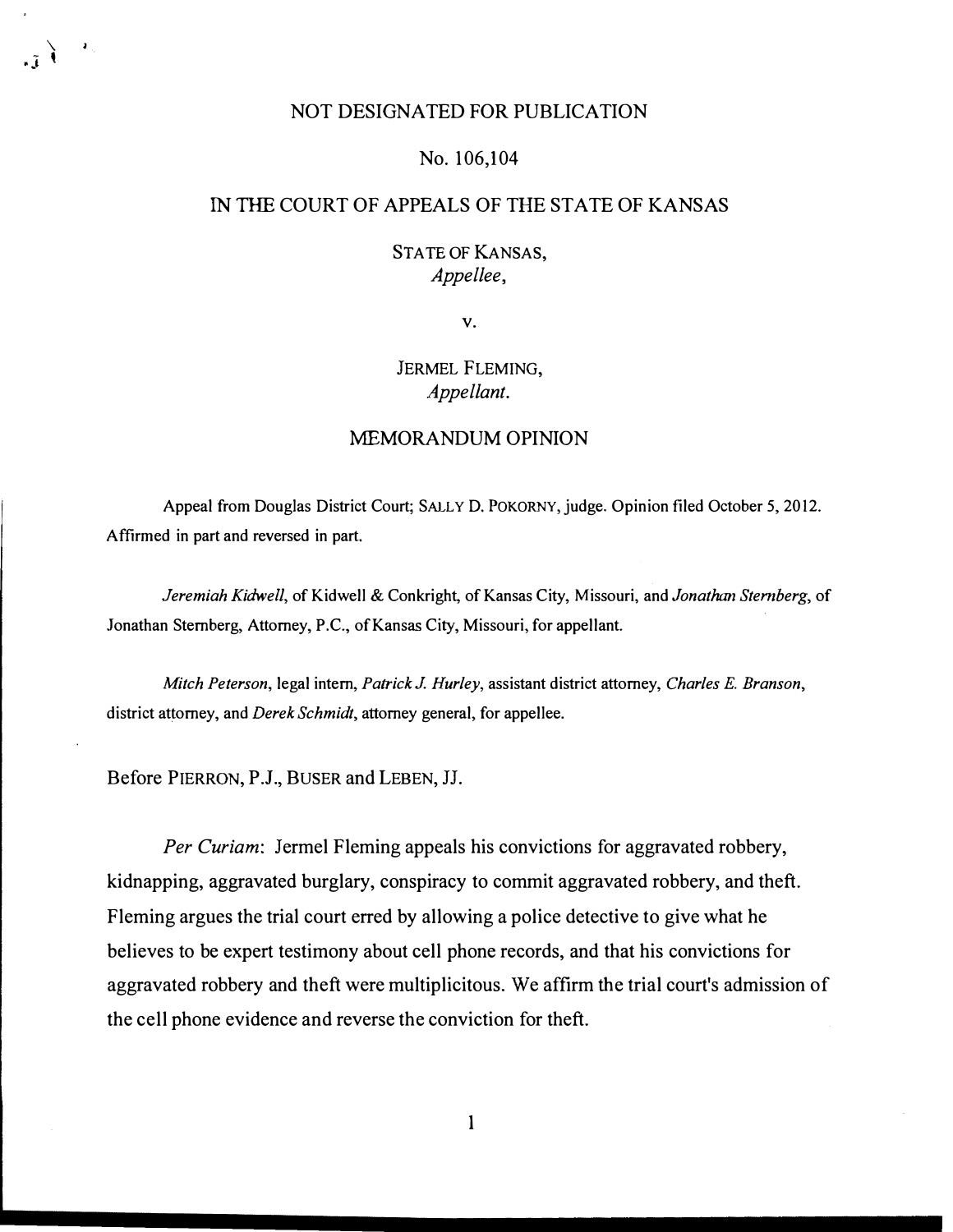Fleming does not challenge the sufficiency of the evidence supporting his convictions. However, in terms of the prejudicial effect of the cell phone testimony raised in his first issue, Fleming argues that all the evidence identifying him as the ring-leader was presented by plea-accepting co-defendants who concocted a story to benefit themselves.

 $\int_{\mathbb{R}^d} \frac{1}{\vert \mathbf{r}_\mu \vert}$ 

Around 10:30 p.m. on June 20, 2010, Joshua Beham was alone in his apartment. He heard a knock on his door and yelled "Come in." After a second knock, Beham got up to answer the door. He looked through the peephole and saw men wearing red bandanas over their faces. They rushed the door. Beham said that a short, stocky, black "kid" punched him. The kid shoved a sawed-off shot gun in his face and told him to shut up. Be ham said there were four black assailants and three of them had red bandanas over their faces.

Beham said the men ransacked the apartment taking electronics and then asked him where he was hiding the drugs. Beham said they forced him back into his bedroom where he kept a quarter ounce of marijuana in his mini-fridge. They forced Beham back into the living room where the man with the gun told Beham to empty his pockets. Beham gave him \$5 or \$6 and his cell phone. Beham testified the men took a television, an Xbox, a laptop computer, and his roommate's shotguns. Beham called the police after they left.

Beham testified that earlier in the day he had received a text message from Dylan Flitcraft who had been to Beham's apartment several times. Flitcraft asked Beham if he could purchase some marijuana and Beham replied that he could only get Flitcraft an eighth of an ounce. Flitcraft asked Beham if he still lived in the same apartment. Beham did not reply. Beham found it "weird, sketchy" when Flitcraft texted him two more times asking if he still lived at the same apartment.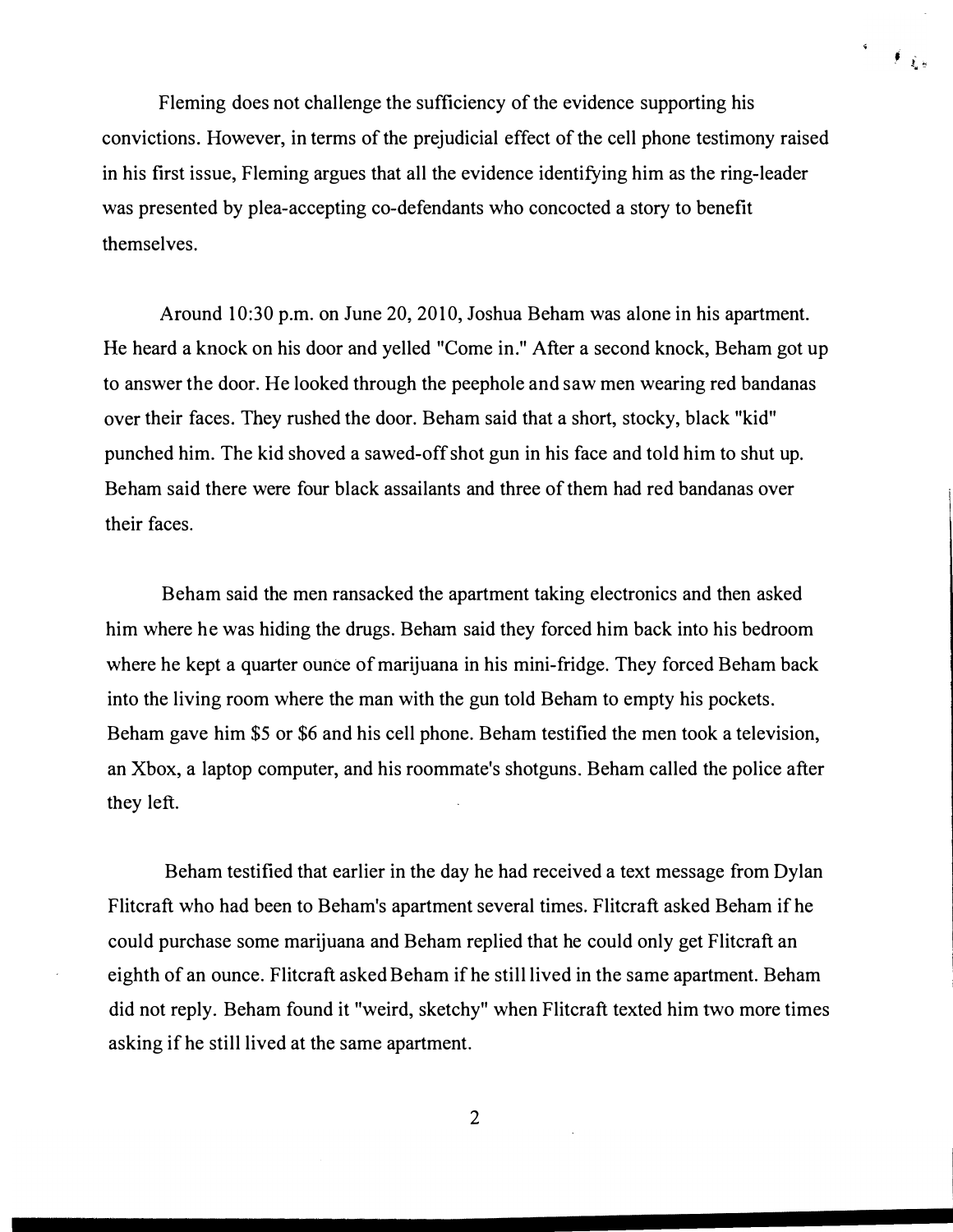The Lawrence Police Department interviewed four suspects allegedly involved in the burglary: Tyler Jefferson, Dejuan Franklin, Adam Taylor, and Donta Tanner. At trial, each one of the suspects testified to his participation in the burglary and that Fleming was the mastermind of crime and had held the shotgun during the incident. Each one testified to the plea deal he received in exchange for his testimony against Fleming. Each one also testified that Fleming was sending text messages to Flitcraft to make sure they had the correct address/apartment for Beham.

 $-3<sup>2</sup>$ 

Flitcraft testified he had purchased marijuana from Beham for as long as he had known him. Flitcraft said that on June 20, 2010, around 8 p.m., he received a text message from Fleming asking if he knew anybody that Fleming could rob for some marijuana. Flitcraft told Fleming that Beham had marijuana and gave him a general address of"Between Tennessee and Kentucky." Flitcraft testified that he was given immunity for his testimony at the trial.

The prosecution obtained Fleming's cell phone records and presented the testimony from the records custodian of Sprint Nextel Communications, Eric Tyrell, and the testimony of Detective M.T. Brown as to the location of the phone calls and texts made by Fleming at the time of the incidents in this case. Defense counsel objected to Detective Brown's testimony arguing it should have been considered expert testimony for which a pretrial designation was never made or the nature of Brown's expertise was never disclosed. However, a motion to admit the subpoenaed phone records had been held well over 3 months prior to trial. The trial court found that Brown was not an expert and his testimony regarding the cell phone records was nothing more than the officer drawing a map. Before the court permitted Brown to testify, the court allowed defense counsel to review the detective's PowerPoint presentation and all the accompanying records and consider them overnight.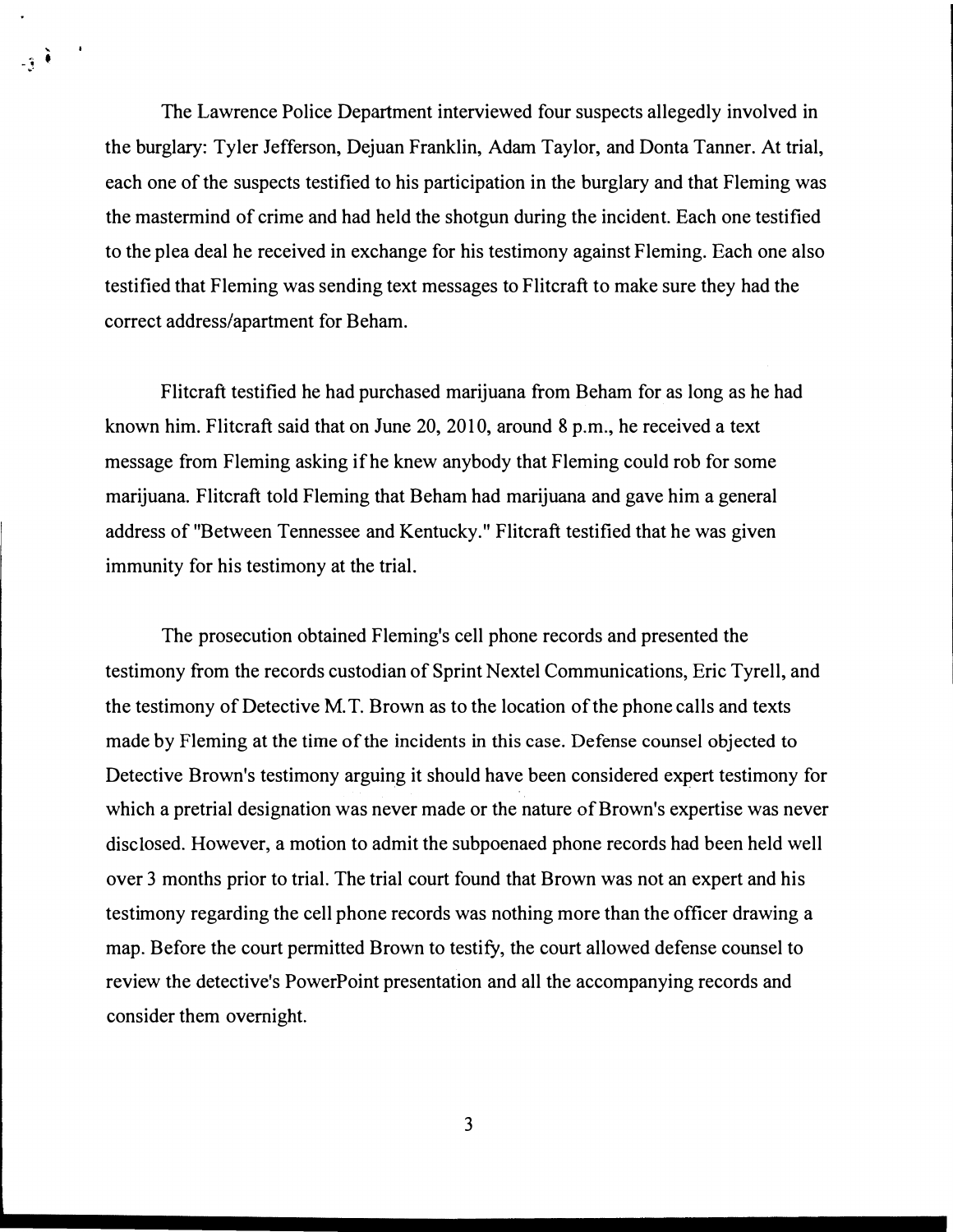The jury convicted Fleming as charged. The trial court sentenced him to 88 months' incarceration for aggravated robbery, and concurrent sentences of 32 months' incarceration for aggravated burglary, 59 months' incarceration for kidnapping, 32 months' incarceration for conspiracy to commit aggravated robbery, and 12 months in the county jail for theft.

 $\bullet$  .

Fleming appeals.

For his main argument, Fleming argues the trial court erred in allowing Detective Brown to testify about the cell phone records and should have held that the testimony was expert testimony for which Brown was never designated as an expert.

The admission of expert testimony generally lies within the district court's sound discretion, and its decision will not be overturned in the absence of an abuse of discretion. State v. Johnson, 286 Kan. 824, 831, 190 P.3d 207 (2008). A judicial action constitutes an abuse of discretion if the action (I) is arbitrary, fanciful, or unreasonable; (2) is based on an error of law; or (3) is based on an error of fact. State v. Ward, 292 Kan. 541, 550, 256 P.3d 801 (2011).

The admissibility of expert opinion testimony is governed by K.S.A. 60-456(b), which provides that such testimony "is limited to such opinions as the judge finds are (1) based on facts or data perceived by or personally known or made known to the witness at the hearing and (2) within the scope of the special knowledge, skill, experience, or training possessed by the witness." Our Supreme Court has held that expert testimony is permitted when it helps the jury understand subject matter that is beyond the normal experience of the average juror. But if the normal experience and qualifications of jurors permit them to draw proper conclusions from the given facts and circumstances, expert opinions are not warranted. State v. Wells, 289 Kan. 1219, 1236,221 P.3d 561 (2009).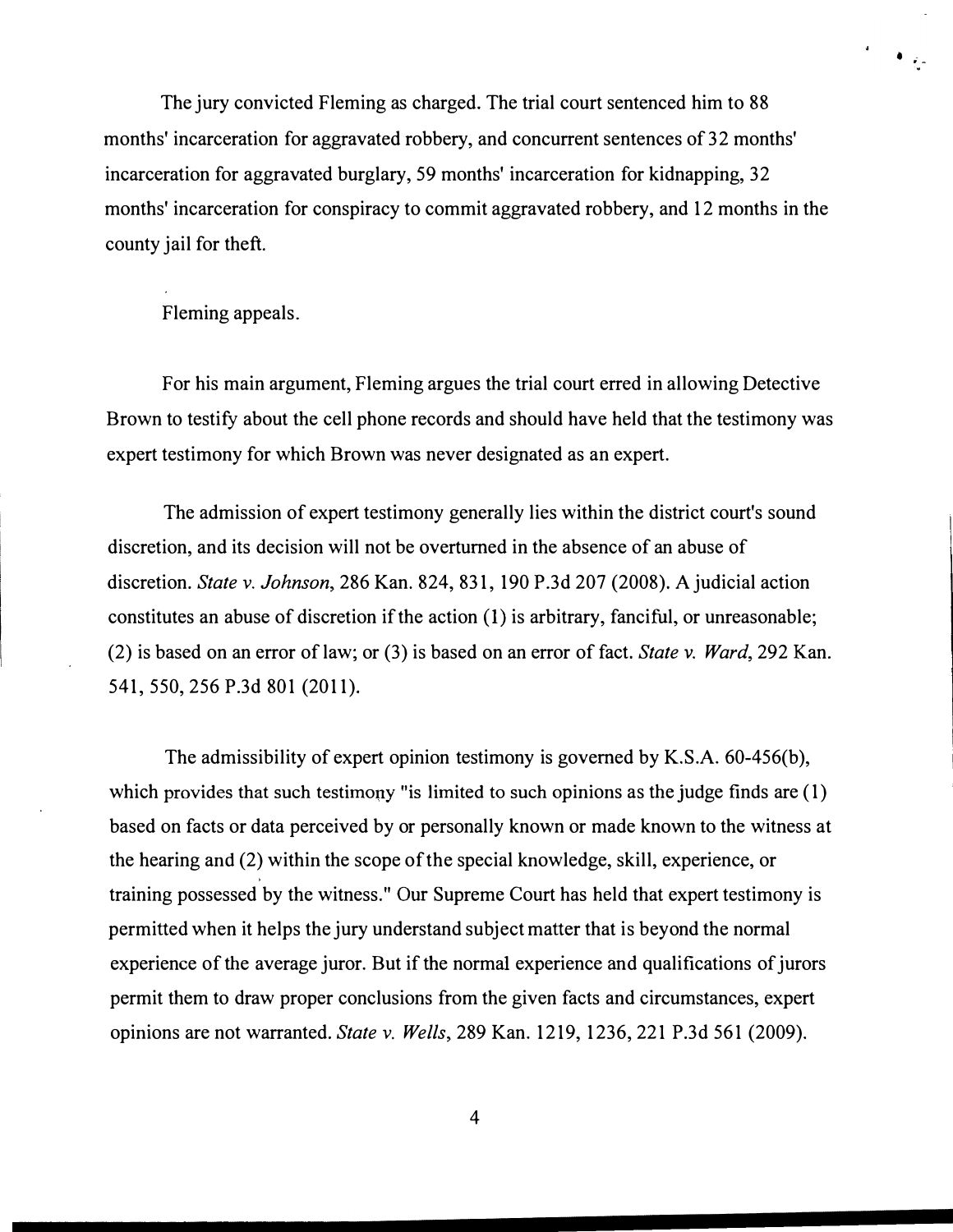Defense counsel objected that Brown was an expert and was never designated as an expert and any reports or power points he prepared were never given to the defense in advance. Defense counsel argued the testimony violated Fleming's due process and confrontation rights.

The State countered that the defense had all the phone records early in this case and Brown was doing what any other layperson could do in mapping the calls/texts and cell towers. The State pointed out that instructions were provided with the cell phone records explaining how to read them and interpret the calls. The trial court had ordered the State to turn over Brown's report and PowerPoint to the defense and gave the defense the evening to examine them and cross-examine Brown the next morning.

However, defense counsel continued to object to allowing Brown to testify at all because he contended the defense must know of all experts 90 days before trial and the defense had no opportunity to hire an expert of its own. The trial court held that Brown was not providing expert testimony and it did not take an expert to prepare his map.

Brown testified he had performed a historical review of Flitcraft's phone records concerning phones calls and texts with Fleming. Brown physically verified each of the cell phone towers in Lawrence and coverage of the towers. Brown testified that around the time of the aggravated robbery on June 20, 2010, Fleming contacted Flitcraft at 10:49 p.m. for 89 seconds from sector 1 of tower 329. A second call was at 10:55 p.m. for 103 seconds from sector 1 of tower 329. The next call came at 11:07 p.m. for 16 seconds this time from sector 2 of tower 329. Brown testified that Beham's apartment is located within sector 1 of tower 329. Defense counsel cross-examined Brown on the range of the tower's coverage, overlapping coverage, and how cell phone towers hand-off to each other when a cell phone changes location.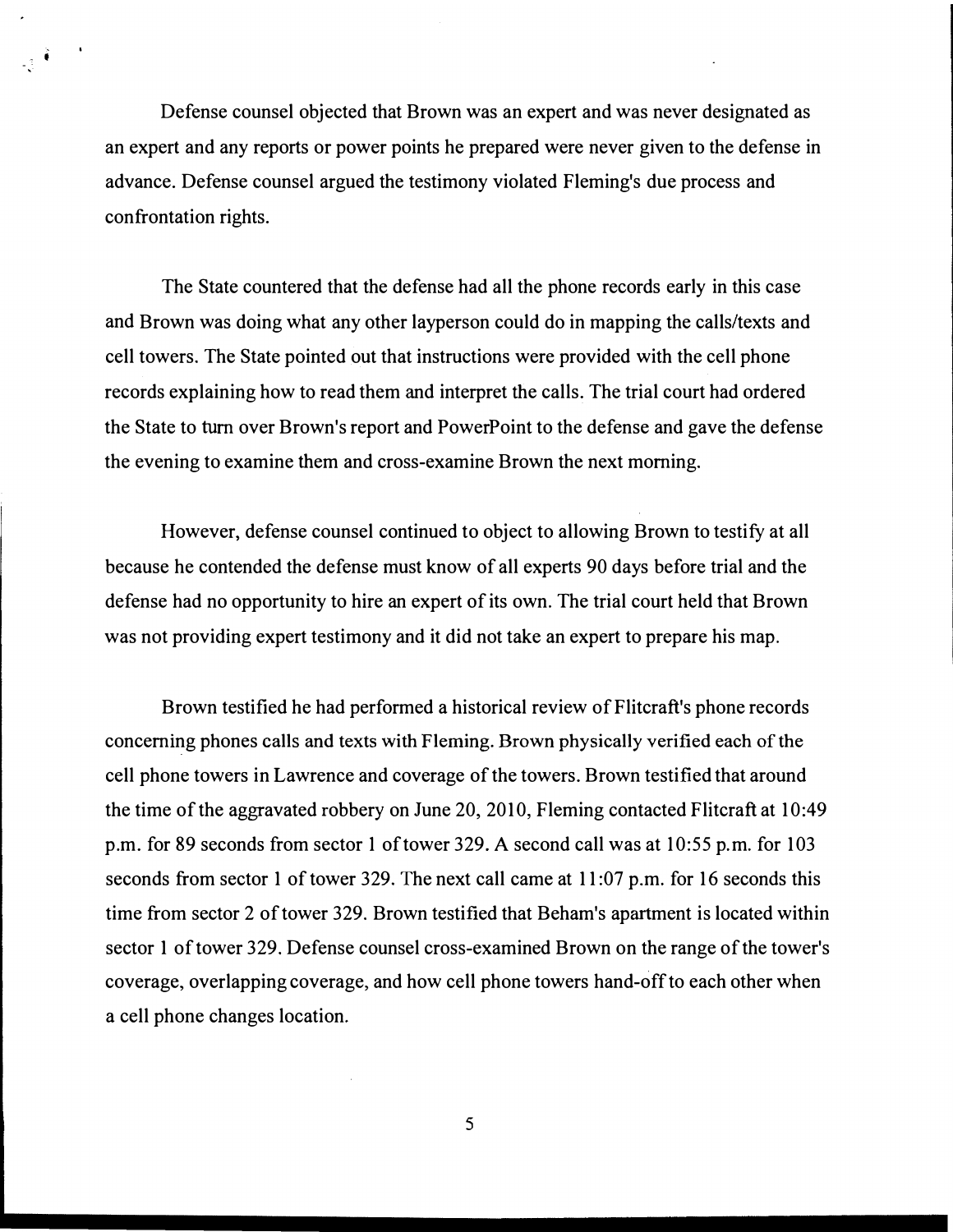Our first issue to be resolved is what the State's obligation was concerning providing Brown's testimony to the defense ahead of time.

&

 $\pmb{\cdot}$ 

On the afternoon of the second day of trial, the State disclosed the substance of Brown's testimony. Brown had been previously listed on the State's witness list and the phone records were made available to the defense upon receipt by subpoena. Fleming claims that if this evidence is expert evidence and testimony, K.S.A. 2011 Supp. 60-  $226(b)(6)(A)-(C)$  requires that a party disclose the identity of any expert witnesses at least 90 days before trial along with the subject matter on which the expert is expected to testify, the substance of facts and opinions, and a summary of the grounds for each opinion.

Generally, the civil rules of evidence apply in both criminal and civil proceedings where not addressed elsewhere. K.S.A. 60-402 states: "[T]he rules set forth in this article [60-400 et seq.] shall apply in every proceeding, both criminal and civil, conducted by or under the supervision of a court, in which evidence is produced."

Fleming argues that the failure to disclose that an officer would testify as an expert 90 days in advance of trial violated KSA 60-226(b)(6) and that the testimony shouldn't have been allowed under that statute and KSA 60-237.

We believe these civil discovery statutes concerning the timing of disclosures do not apply in criminal cases. The 90-day limit would make no sense in the criminal case, in which--if an in-custody defendant insists on a speedy trial----the trial must take place within 90 days of arraignment.

We believe the timing of discovery in a criminal case is determined by the criminal discovery statutes, KSA 22-3212 and 22-3213. If the civil discovery statutes generally applied in criminal cases, then a criminal defendant could request virtually any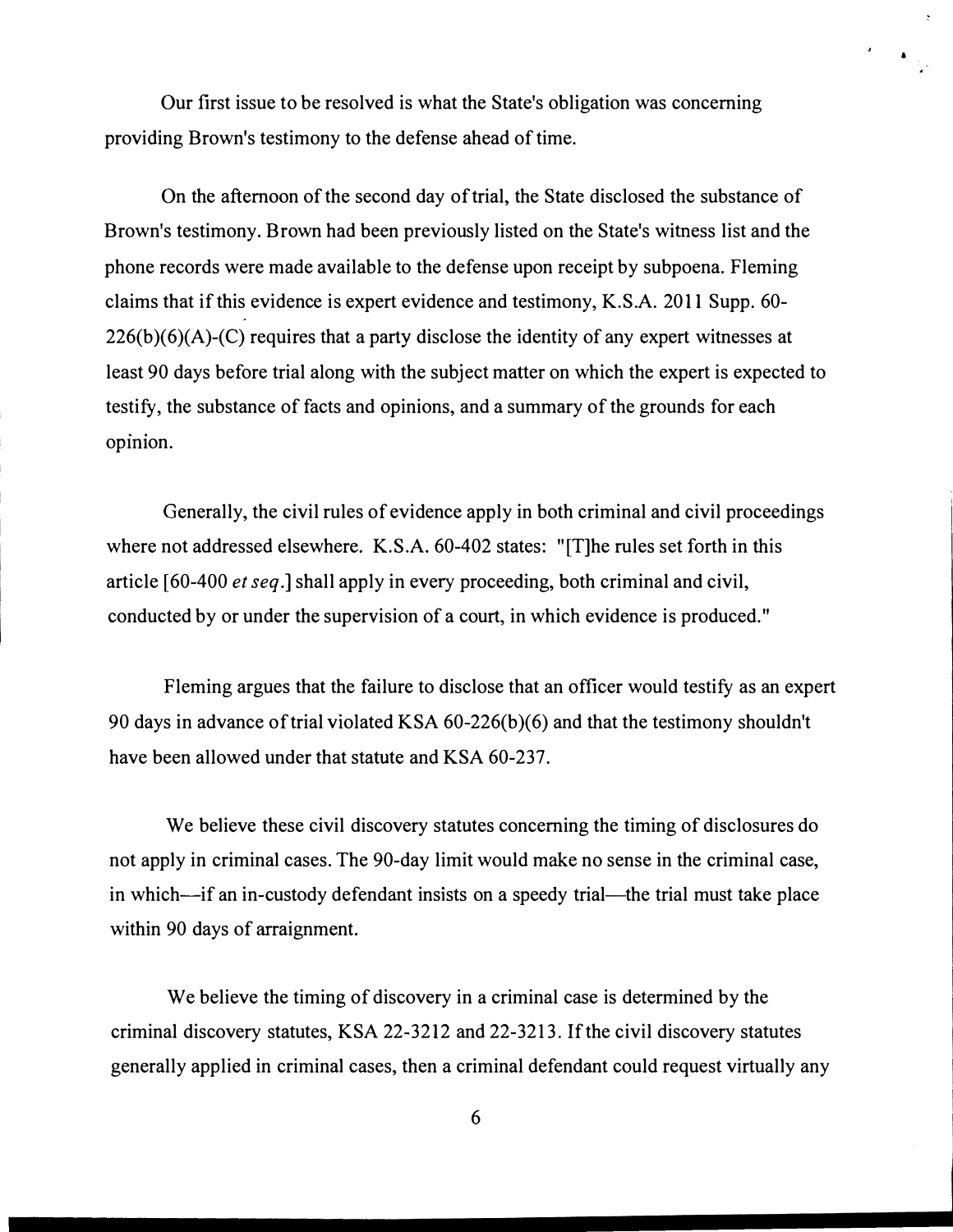document that might be potentially relevant, could subpoena third parties via the civil statutes for such documents, and could take depositions before trial. But no one makes those claims here or in actual practice.

KSA 22-3212(a)(2) allows inspection upon request of "results or reports of ... scientific tests or experiments made in connection with the particular case." However,

"[e]xcept as provided in subsections (a)(2) and (a)(4) [not applicable here], [KSA 22-3212] does not authorize the discovery or inspection of reports, memoranda or other internal government documents made by officers in connection with the investigation or prosecution of the case, or of statements made by state witnesses or prospective state witnesses, other than the defendant, except as may be provided by law."

Generally, then, the State has no obligation to tum over a witness statement or report from an investigating officer, even if that officer might be deemed an expert, unless the officer has conducted "scientific tests" and the defendant has requested them.

Here, Fleming filed a formal request for inspection of documents under KSA 22- 3212 (and 22-3213), and his request included "lab test results and reports of scientific tests or experiments made in connection with this case." So if Brown made some tests on his own regarding the cell towers for the purposes of this case, those should have been produced before trial.

KSA 22-3213(1) provides that "no statement or report in the possession of the prosecution which was made by a state witness ... shall be the subject of subpoena, discovery, or inspection until said witness has testified on direct examination at the preliminary hearing or in the trial of the case." If the defendant asks for them (which occurred here), then KSA 22-3213(2) requires that they be produced after the witness has testified on direct examination. Thankfully, most prosecutors nowadays produce these in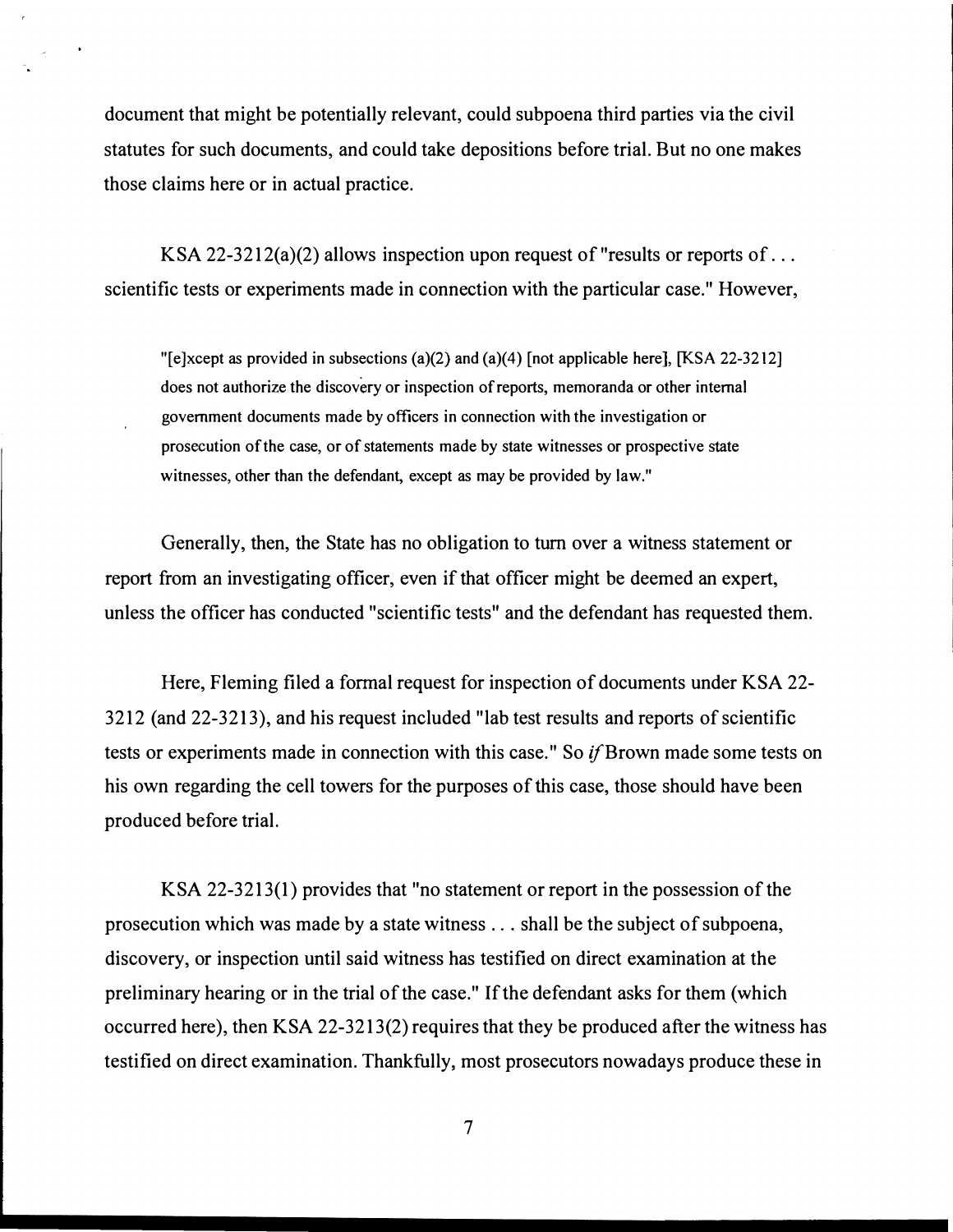advance of trial, not right after direct examination, but earlier production generally cannot be required under KSA 22-3213(1).

In State v. Brooks, No. 103,774, 2011 WL 2793303, at \*8 (Kan. App. 2011) (unpublished opinion), petition for review granted December 19, 2011 (on other issues), our court recognized that "the rules of criminal procedure have no . . . expert disclosure requirement" like those found in KSA 60-226. Although our court made no definitive ruling on this point (finding that even if the State should have provided some advance notice, the court still had discretion to admit the testimony), it did say: "[Defendant] has cited no authority supporting his position that the civil expert disclosure rule should be applied in criminal cases. Unlike civil cases, where the ultimate determination of legal theories and issues is unsettled until after discovery has been completed, the defendant in a criminal case knows the exact theory under which he is being prosecuted from the outset .. .. " 2011 WL 2793303, at \*9. The court also noted the criminal provisions for discovery, KSA 22-3212 and 22-3213, and the criminal provision requiring the endorsement of witnesses, KSA 22-3201(g).2011 WL 2793303, at \*9. Our court has also held that the expert-disclosure requirements of K SA 60-226(b) do not apply in proceedings under KSA 60-1507. LaPointe v. State, 42 Kan. App. 2d 522, 549, 214 P.2d 684 (2009).

Although outside the presence of the jury on January 6, 2011, the State elicited some testimony from Brown that he had done some of his own checks of cell towers by making 911 calls himself, the State did not present that testimony to the jury on January 7, 2011. Instead, the State mostly had Brown explain what had already been admitted into evidence through Sprint records.

Fleming contends that "like most of the [Civil Procedure] Code's discovery provisions, [KSA 60-226] long has been applied in criminal cases, too," citing two cases from 1971: State v. Goodman, 207 Kan. 155, 161, 483 P.2d 1040 (1971), and State v.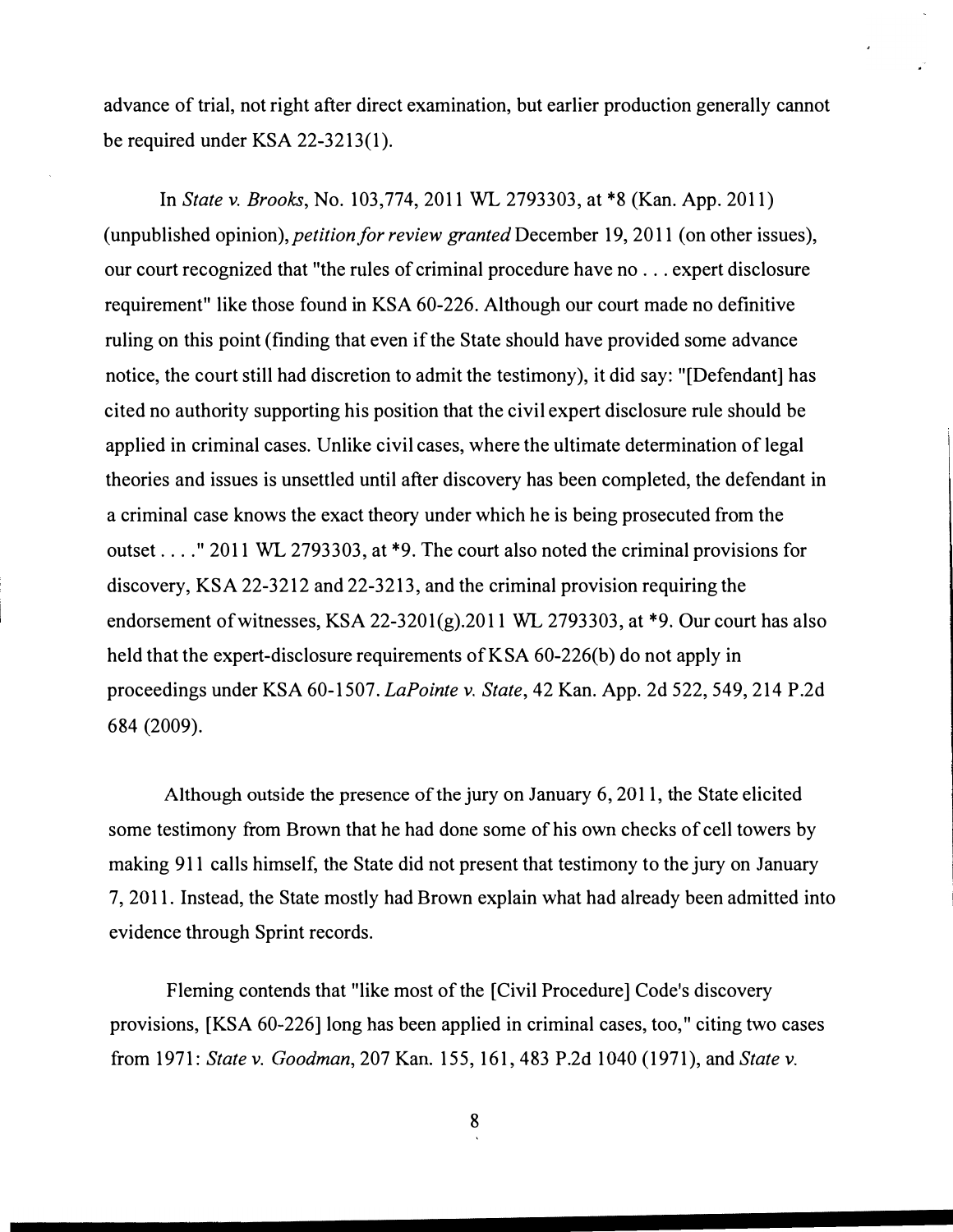$Frideaux$ , 207 Kan. 790, 487 P.2d 541 (1971). Neither case dealt with disclosure requirements.

The trial in *Goodman* occurred prior to the advent of the new rules of criminal procedure, so the court did not consider the criminal-discovery provisions now found at KSA 22-3212 and 22-3213. In Goodman, the district judge authorized the taking of a deposition of a Kansas prison inmate who "answered only those questions he desired to answer," which "absolve[d the defendant] of the crimes." 207 Kan. at 160. At trial, the defense attorney asked to admit the deposition under KSA 60-226(d). The district court refused. The Goodman court found that even "[a]ssuming, without deciding, [that] the use of depositions at the trial in criminal cases was controlled by the new code of civil procedure (K.S.A. 60-226[d]) prior to July 1, 1970, the appellant was not 'unable to procure the attendance of the witness by subpoena," which is required for admission under K.S.A. 60-226(d). 207 Kan. at 161. The inmate was still in a Kansas penitentiary, but the defendant had not subpoenaed him. So the rule at issue in Goodman was not a disclosure rule, and the court simply assumed that the civil-procedure rule on the admission of a deposition into evidence applied.

In Frideaux, a case involving the charge of attempting to aid an inmate escape, an inmate witness "gave two statements in 'deposition' form—which were entirely contradictory in substance. " 207 Kan. at 792. The deposition transcript was not read or signed by the inmate, and he then was transferred to California. The  $Friedeaux$  court said there was "no compliance with the provisions of K.S.A. 60-230(e), (f) relating to the taking and use of depositions," and that there was no attempt "to comply with the provisions of K.S.A. 60-226(d)(3)." 207 Kan. at 792. The court affirmed the district court's decision not to admit the deposition. Once again, no disclosure rules were at issue-only procedures for doing something like issuing a subpoena or reviewing a deposition (*i.e.*, witness review and signature).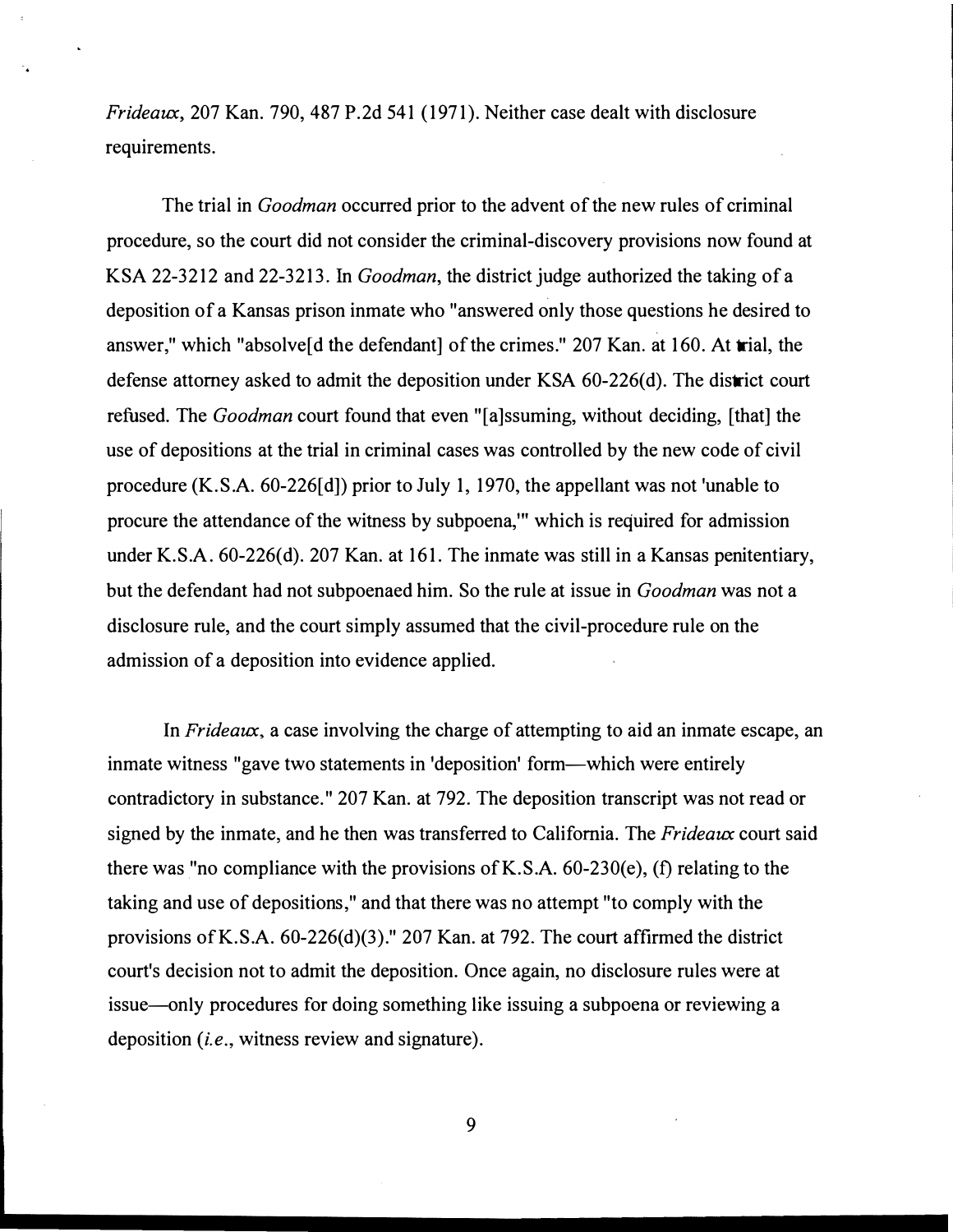The other question on this general issue is whether the trial court abused its discretion in finding that Brown was not providing expert testimony.

Fleming argues that cell tower historical site analysis in criminal cases is usually made by an expert witness. See *Wilder v. State*, 191 Md. App. 319, 991 A.2d 172 (2010); Francis v. State, 781 N.W.2d 892, 897-98 (Minn. 2010); State v. Manzella, 1 28 S.W.3d 602, 608-09 (Mo. App. 2004); State v. Robinson, 272 Neb. 582, 724 N.W.2d 35 (2006); Wilson v. State, 195 S.W.3d 193, 200-02 (Tex. App. 2006).

In Manzella, the defendant appealed from a conviction for first-degree murder. The prosecution introduced the defendant's cellular telephone records and produced a "radio frequency performance engineer" from Cingular "to identify [defendant's] location" at the time he placed a cell call on the morning of the crime. The defendant sought to rebut the expert's testimony through his own personal "knowledge regarding cellular towers." 128 S.W.3d at 608-09. The trial court permitted the defendant to "testify about certain aspects of his cellular bill, such as telephone calls made and received and charges." 128 S.W.3d at 608-09. But, the trial court refused to permit the defendant to offer rebuttal testimony because the defendant ''was not qualified to discuss the portion of the record referring to cellular towers." 128 S.W.3d at 608-09. The Missouri intermediate appellate court affirmed the trial court's exclusion of this testimony, concluding, as did the trial court, that "[ d]efendant did not demonstrate how his experiences as a Cingular customer qualified him to testify about cellular towers." 128 S.W.3d at 608-09.

In explaining its better practice rule of requiring an expert for admission of evidence of this nature, the court in *Wilder* stated:

"We recognize that cellular telephone technology has become generally understood. See e.g., Pullin v. State, 272 Ga. 747, 534 S.E.2d 69, 71 (2000) (noting expert opinion that 'basic properties of cellular technology are well understood' and judicial acceptance of 'basic principles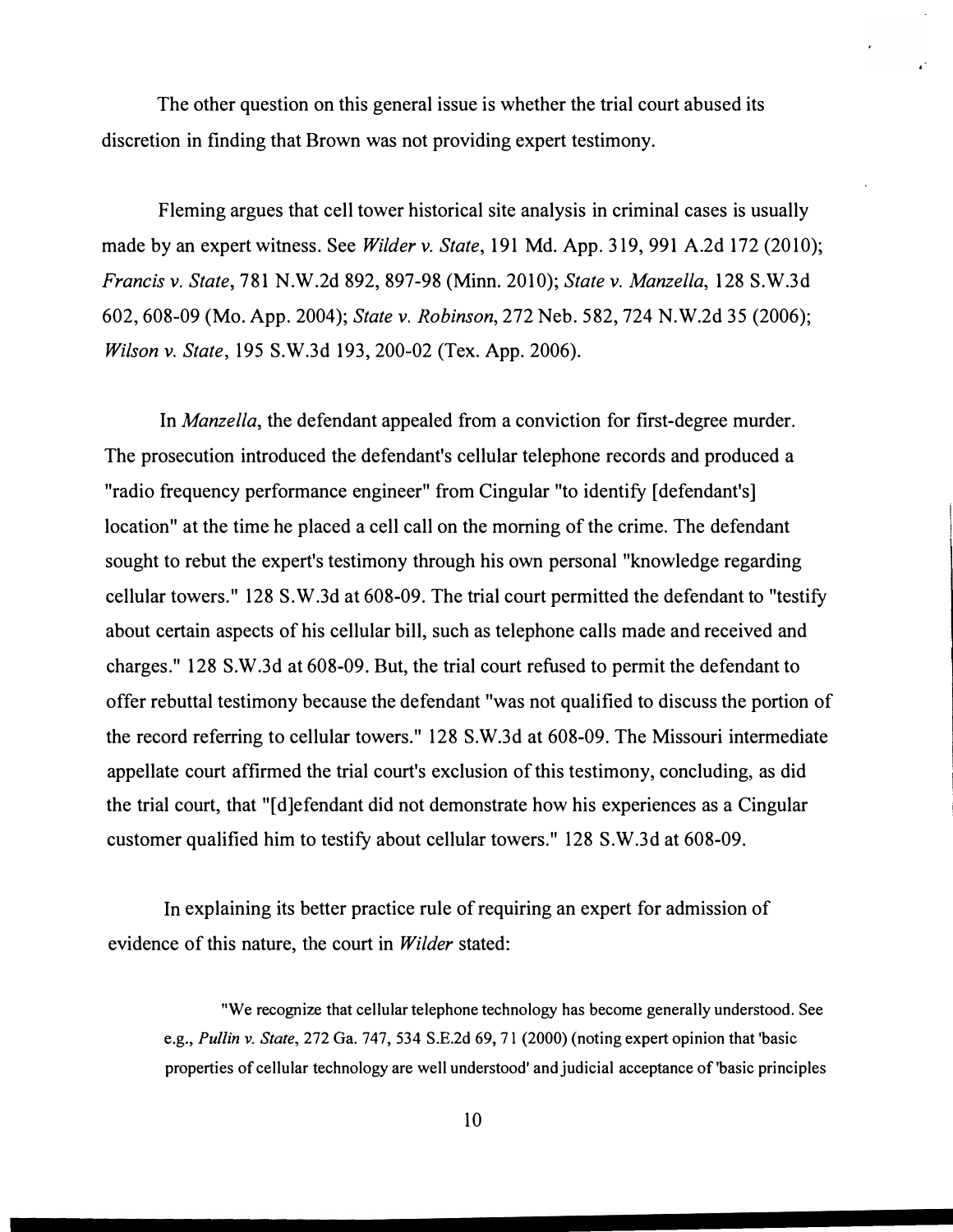of cel1ular technology'). Moreover, the use of telephone company cell phone records for investigative purposes has been noted in Maryland cases. See, e.g., Whiting v. State, 389 Md. 334, 338, 885 A.2d 785 (2005) (police traced calls using subpoenaed records of victim's cell phone); Pantazes v. State, 141 Md. App. 422, 435, 785 A.2d 865 (2001) (records suggested that call from victim's phone to defendant's phone not made from victim's house), cert. denied, 368 Md. 241, 792 A.2d 1178 (2002). Cf. Ragland v. State, supra, 385 Md. at 710, 870 A.2d 609 (police used cell phone records to confirm calls made from pay telephones under surveillance); Triggs v. State, 382 Md. 27,30 n. 1 & 32 n. 2, 852 A.2d 1 14 (2004) (use of records to establish number of calls made to victim). It may well be that information in a cellular phone record about when a call was placed, and whether it was from or to the subscriber's cell phone, could readily be discerned by a juror familiar with his or her own cell phone bill. But, as Professor McLain has pointed out, '[n]o longer need the subject matter be so far "beyond the ken of laymen" that the finder of fact could not have any understanding of the particular issue without expert help.' McLain, supra, Maryland Evidence § 702:3 at 735-36 (footnotes omitted).

a sa s

"Following Ragland, the [Maryland] Court of Appeals reiterated that 'opinions based on a witness's "training and experience ... should only [be] admitted as expert testimony, subject to the accompanying qualifications and discovery procedures.'" Johnson, 408 Md. at 225, 969 A.2d 262 (quoting Ragland, 385 Md. at 709, 870 A.2d 609). Hanna's description of the procedures he employed to plot the map of Wilder's cell phone hits was not commonplace. Because his explanation of the method he employed to translate the cell phone records into locations is demonstrably based on his training and experience, we conclude that he should have been qualified as an expert under Md. Rule 5-702, and that the State was obliged to fulfill its discovery obligations under Md. Rule 4-263(b)(4)(2006). The trial court ought not have permitted Hanna to offer lay opinion testimony about the cell site location, and to describe the map created based on the cellular telephone records." 191 Md. App. at 367-68.

See also Tetso v. State, 205 Md. App. 334, 45 A.3d 788, (2012) (Police detective analyzed telephone records, testified as a witness for the State and was accepted as an expert in the field of cellular telephone ["cell phone"] tower linking and mapping.); People v. Stevens, No. A119073, 2012 WL 758035 (Cal. App. 2012) (A radio frequency expert testified for the prosecution about the pattern of defendant's cell phone calling and the area he was likely in at the time of the calls.); *Thompson v. State*, S.W.3d.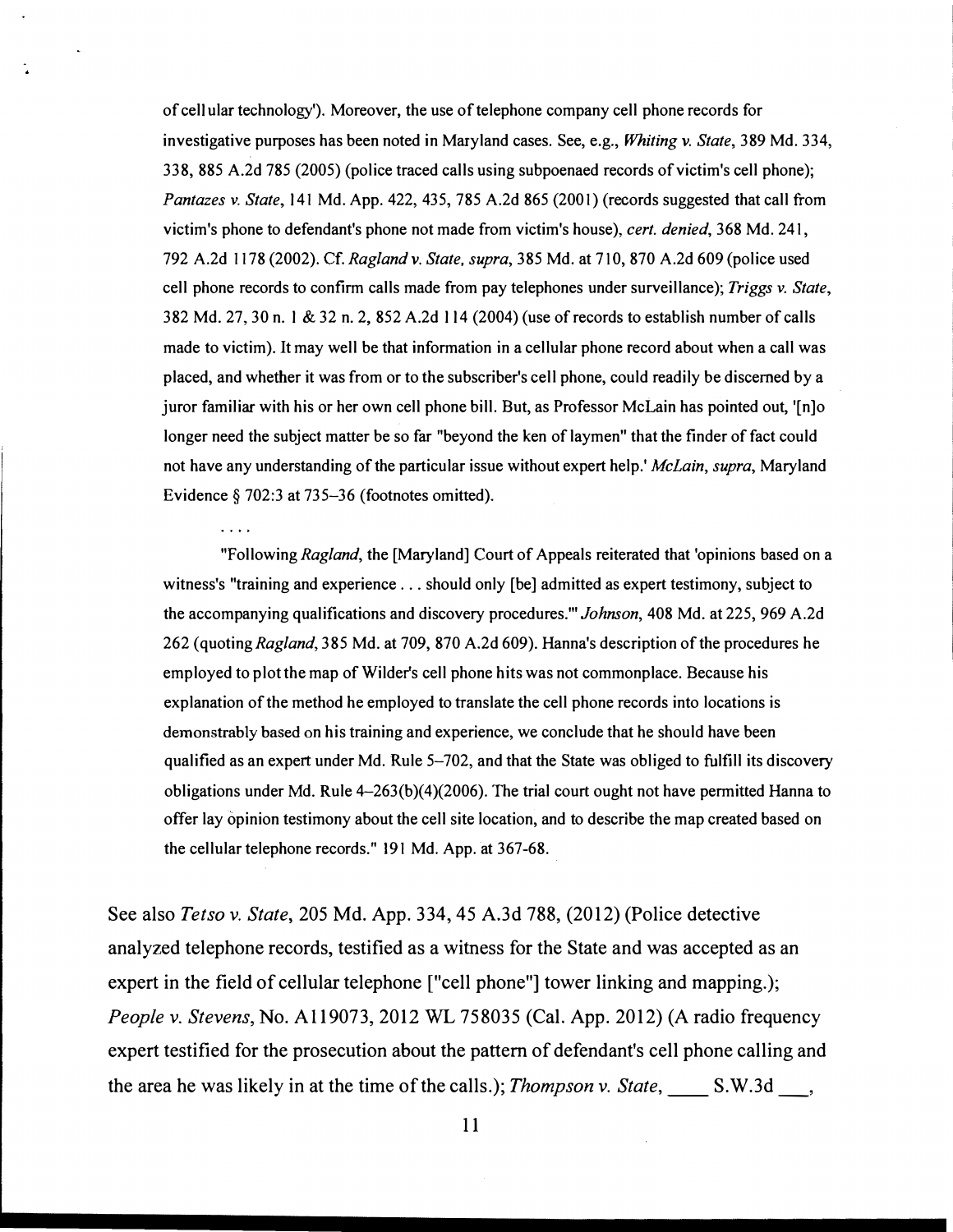2012 WL 668937 (Tex. App. 2012) (Given the relative simplicity of the technique of interpreting phone records employed in this case and Rome's training in that regard, court could not conclude that the trial court abused its discretion when it qualified him as an expert in interpreting mobile phone records); Saenz v. State, No. 3-10-00216-CR, 2011 WL 578757, at \*3 (Tex. App. 2011) (unpublished opinion) (finding that 3-day course on cellular phone tracking and 12 prior occasions performing such analyses were sufficient training and experience to qualify officer to interpret phone records); Wilson v. State, 195 S.W.3d 193, 200–02 (Tex. App. 2006) (finding that testimony of a cellular company employee who had general understanding of cellular phone technology and who frequently performed record analyses was properly admitted).

Courts across the land are not in agreement about the level of expertise necessary to testify about cell phone calls and locations of cell phone towers. Similar to the trial court below, some courts hold that expert testimony is not necessary in this situation. In Perez v. State, 980 So. 2d 1 126 (Fla. App.), rev. denied 994 So. 2d 305 (Fla. 2008), cert. denied 556 U.S. 129 S. Ct. 1618, 173 L. Ed. 2d 1003 (2009), the defendant asserted that the trial court abused its discretion by permitting custodians of cellular telephone records to testify about the relative locations of cell phone callers and the cell phone tower that was identified with those calls. Perez contended that such testimony was beyond the expertise of the records custodians. The Florida court rejected that argument:

"We find that the testimony of . .. the records custodians from Sprint-Nextel and Metro PCS, did not constitute expert testimony under section 90.702, Florida Statutes (2007), and therefore was properly admitted. As in Gordon v. State, 863 So.2d 1215, 1219 (Fla. 2003), the record demonstrates that Plasmir 'simply factually explained the contents of phone records.' As in Gordon, the custodians factually compared the locations on the phone records to locations on the cell site maps. Plasmir testified that a typical cell site covered an area of one to three miles. She then stated that the record for a particular cell phone details the actual cell tower off of which the call bounces. This testimony constituted general background information interpreting the cell phone records which did not require expert testimony. It did not reveal the precise location within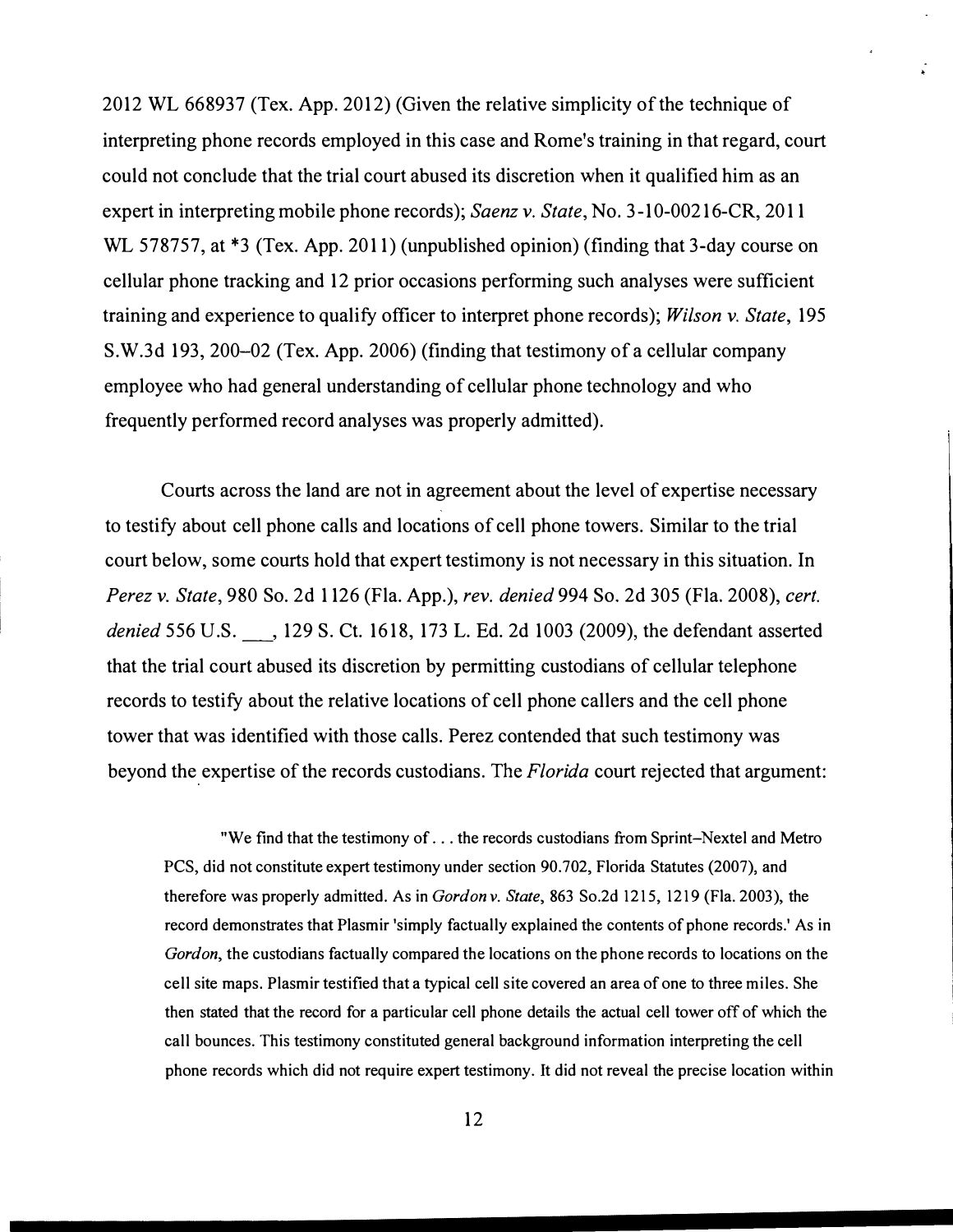that one to three mile radius from which the calls were generated. It only served to explain the concept of a cell site and how it generally related to cellular telephone company records. Moreover, there was no direct evidence presented by the defendant to dispute these generalized facts or question their validity. Compare United States v. Sepulveda, 115 F.3d 882 (11th Cir.l997) (holding that scientific cell site analysis is necessary to determine liability for unauthorized use of cellular air time). A juror's own knowledge, experience and familiarity with the addresses of the receiving cell towers themselves as shown on the site map coupled with the familiarity of the location of the origin of the calls were sufficient for each juror to determine the location of the tower without the need for expert testimony. See McGough v. State, 302 So.2d 751 (Fia.l974). Therefore, the trial court did not abuse its discretion in overruling the defendant's objections and denying the defendant's motion for mistrial where the cell phone records and accompanying testimony were properly introduced." 980 So. 2d at 1131-1132.

See also *U.S. v. Beilharz*, Nos. 1:11cv122, 1:09cr 105, 2012 WL 2153157 (E.D. Va. 2012) (unpublished opinion) (court held that police lieutenant did not testify as to the technical aspects of cell phone operation, but merely how he compiled the summary chart, and his testimony was properly admissible as generally relevant evidence under Fed. R. Evid. 401); *Woodward v. State*, \_\_\_ So. 3d \_\_\_, 2011 WL 6278294 (Ala. Crim. App. 2011) (a layperson could plot the locations of the towers on a map and draw the same inference; therefore, the testimony did not require specialized knowledge as contemplated by rules of evidence and the trial court did not err by allowing the testimony).

The court in *U.S. v. Henderson*, No. CR 10-17BDB, 2011 WL 6016477, \*5 (unpublished opinion) (N.D. Okla. 2011) stated:

"There appears to be conflicting authority as to whether testimony such as that provided by Kerstetter should be considered expert testimony or simply well-informed lay testimony .... It is the Court's view that testimony such as Agent Kerstetter's, while requiring a minimal level of training and specialized knowledge, does not rise to the level of expert testimony. A reasonably competent layperson, given a small amount of information, could easily examine a cell-phone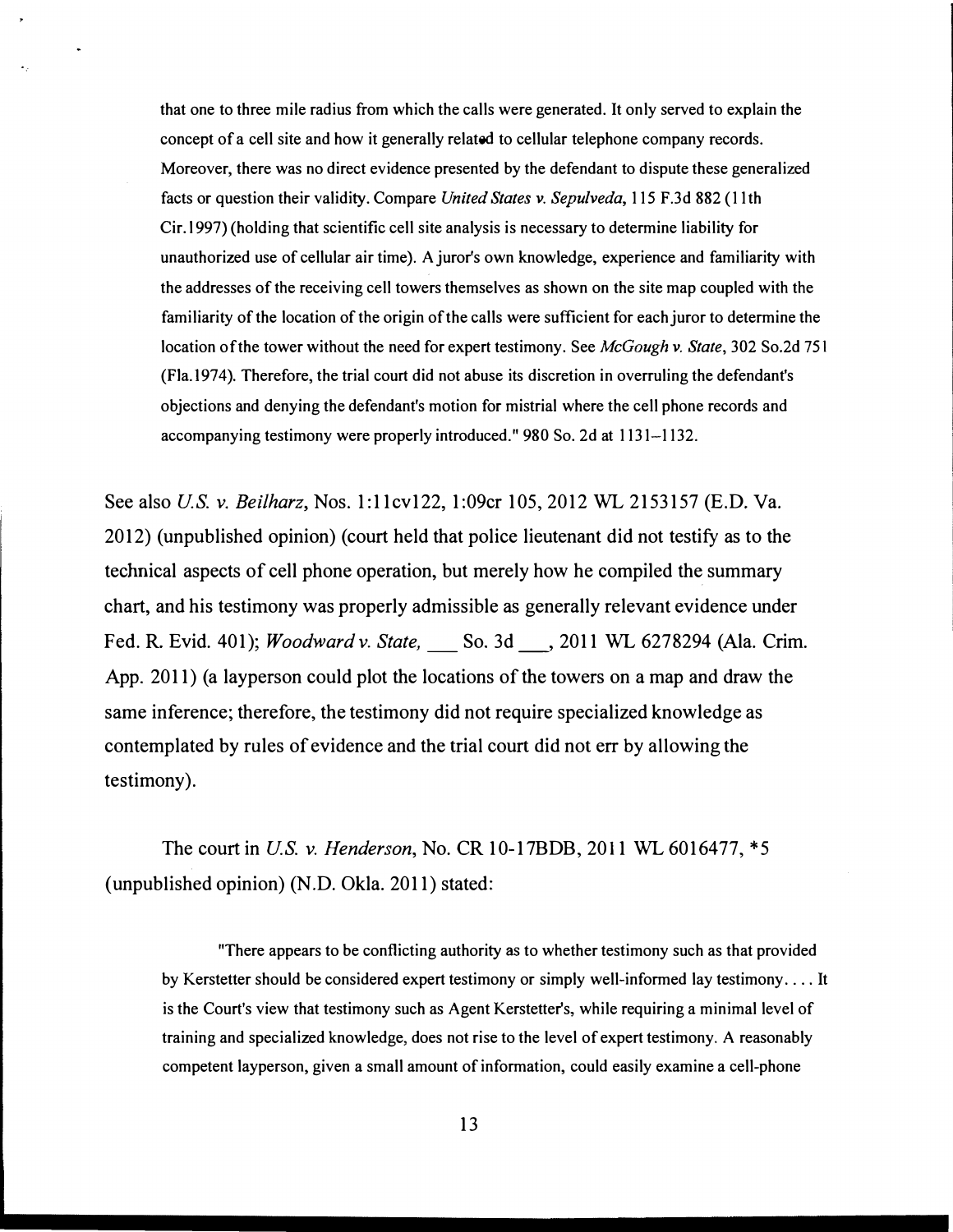record and detennine the identity of the cell tower that handled a particular call. That same layperson, given a map of cell towers in the area, could identify the approximate location of the cell phone at the time the call was made or received. Thus, the Court agrees with the Feliciano opinion [United States v. Feliciano, 300 Fed. Appx. 795, 801 (11th Cir.2008)] rather than Kale's suggestion that this type of testimony should be provided by an expert."

Our Supreme Court has held that expert testimony is permitted when it helps the jury understand subject matter that is beyond the normal experience of the average juror. But if the normal experience and qualifications of jurors permit them to draw proper conclusions from the given facts and circumstances, expert opinions are not warranted. State v. Wells, 289 Kan. 1219, 1236, 221 P.3d 561 (2009); see also Lollis v. Superior Sales Co., 224 Kan. 251, 580 P.2d 423 (1978) ("Expert testimony should be received only where the subject-matter is complicated and embraces matters not elementary or of common knowledge."'); Certain Underwriters at Lloyd's, London v. Sinkovich, 232 F.3d 200, 203 (4th Cir. 2000) (That cell phones send signals to towers, thereby indicating the user's general location, does not qualify as expert testimony "beyond the realm of common experience and which require[s] the special skill and knowledge of an expert witness.").

We do not find the trial court abused its discretion in allowing Brown to testify and the evidence he provided regarding Fleming's cell phone was not expert testimony. We agree with the trial court's conclusion. Interpreting cell phone data and locating calls within a particular geographic area on a map based on the location of the cell towers used in those calls is not complex, but a relatively simple process. It requires little more than understanding that cell phones generally connect to the nearest tower location and then applying that principle to facts supplied by the cell phone provider.

Because an analysis of cell phone records such as the one performed by Brown is relatively simple, the required degree of education, training, and experience was not extremely high. Brown's qualifications included a master's degree in the administration of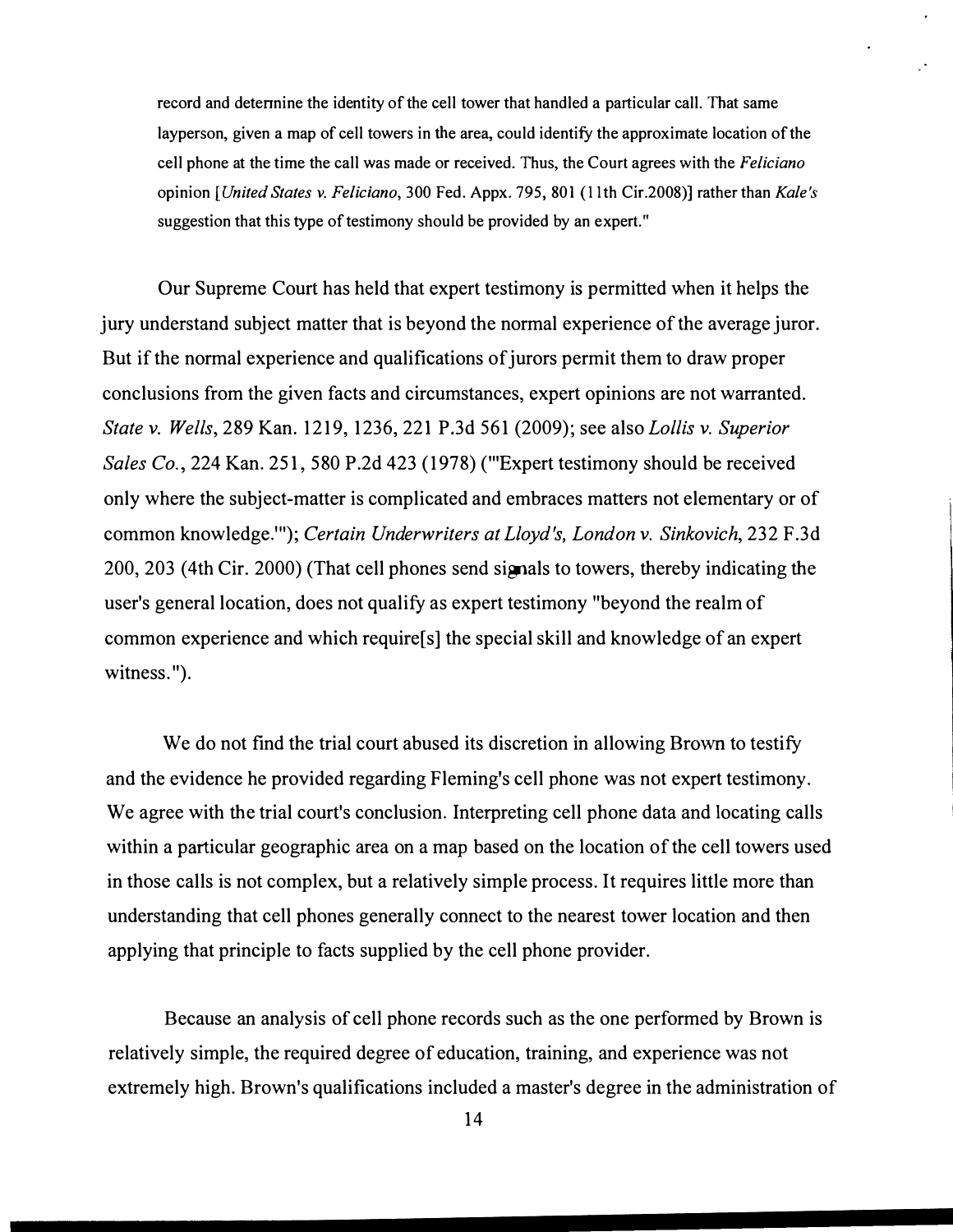justice, with a thesis in cell phone technology and certification in cell phone technology after a 4-day course. He had plotted about  $10$  cases, but this was his first time testifying about any mapping he did of cell phone contacts. He had looked at Sprint records in the past and identified a particular tower for a call. Brown's background was sufficient to allow him to assist the trier of fact to understand and interpret the phone records, expert or not.

..

Brown did not provide expert testimony. His testimony was neither conclusive nor dispositive. Brown did not purport to identity Fleming's precise whereabouts based on the cell phone records; rather, he merely explained that Fleming's cell phone was in the vicinity of the crime scene at the time of the burglary. Moreover, there was ample other evidence tying Fleming to the crime, raising notions of harmless error.

Nevertheless, even if the trial court erroneously admitted Brown's testimony and this type of evidence requires admission as expert testimony, it was still not reversible error in the case at bar. As noted, Fleming did not object to the testimony on the basis of Brown's lack of qualifications, or the reliability of the analysis he employed; he objected on the ground that he should have been provided notice of the proposed testimony.

Fleming claims prejudice in the State's failure to properly disClose Brown as an expert witness. He argues the State's disclosure of Brown's expert qualifications and purported testimony on the afternoon of the second day of trial prejudiced his ability to defend himself and to obtain his own expert witness to counter Brown's testimony that Fleming's phone was in the vicinity of the crime when it occurred.

Fleming distinguishes a couple of cases that held the nondisclosure of expert testimony was not prejudicial. In State v. Wacker, 253 Kan. 664, 674, 861 P.2d 1272 (1993), the court found no prejudice where defense counsel obtained a psychological report the same day of trial as did the prosecutor, defense counsel had received results of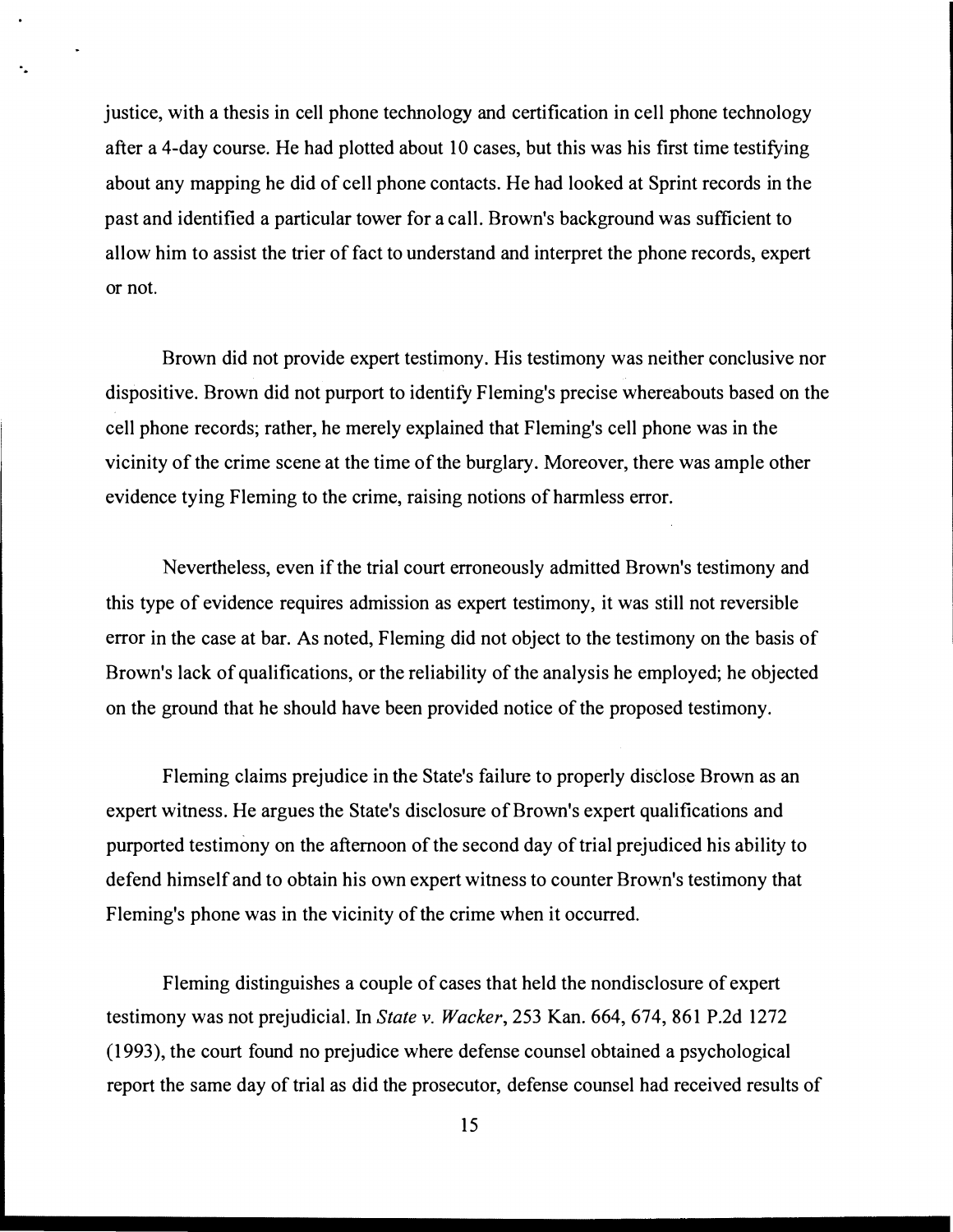other tests, and defense counsel was allowed to review the report to prepare for crossexamination. In Thompson v. KFB Ins. Co., 252 Kan. 1010, 1028, 850 P.2d 773 (1993), the defense was not misled or surprised by the admission of plaintiffs treating physician's evaluation and testimony. Fleming argues that contrary to *Wacker*, the State knew about Brown's expertise, his purported testimony, and his proposed maps, and yet never disclosed this to the defense negating the defense's ability to defend against it resulting in a complete ambush.

..

In State v. Burnison, 247 Kan. 19, Syl. � 1, 795 P.2d 32 (1990), we noted that in a criminal case, evidence not disclosed to the defendant before trial is not suppressed or withheld by the State if the defendant has personal knowledge thereof or if the facts become available to him during trial and he is not prejudiced in defending against them. Actual prejudice to the defendant's ability to defend against the charges must be shown in order to reverse the trial court. Prejudice is not presumed. 247 Kan. at 27; see also Wacker, 253 Kan. 664 (defendant failed to show actual prejudice).

Fleming argues that Brown testified he could determine from the cell phone records that Fleming's phone was in the immediate vicinity of the crime when it occurred. Fleming argues this was the only evidence that he was at the scene other than the testimony of the confessed co-felons. Fleming argues he was unable to adequately defend against Brown's testimony in terms of producing an expert for rebuttal and the effect of Brown's testimony was "uncontested, seemingly-expert, forensic evidence" bolstering the accusations of his accomplices.

Any error by the trial court, if any, in admitting Detective Brown's testimony concerning the cell phones was harmless. If a district court abuses its discretion in admitting expert testimony, the error is subject to harmlessness analysis. State v. Carapezza, 286 Kan. 992, 1005, 191 P.3d 256 (2008). K.S.A. 60-261 requires the court to find an erroneous admission of evidence to be harmless unless it "affects the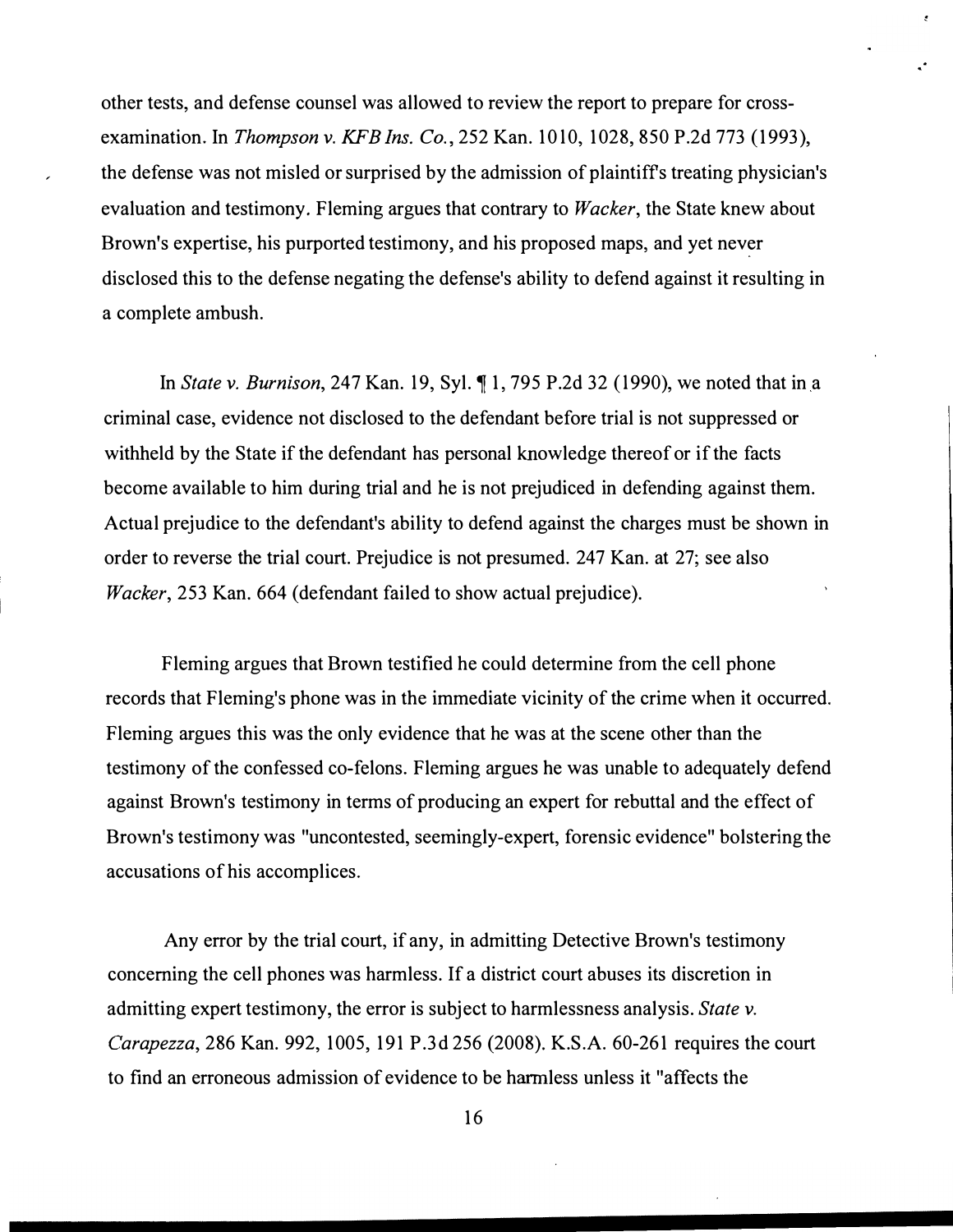defendant's substantial rights." 286 Kan. at 1005. Recently in State v. Ward, 292 Kan. 541, 565-66, 256 P.3d 801 (2011), the Kansas Supreme Court confirmed that the standard for harmlessness of nonconstitutional error is whether the court is persuaded that there is no reasonable probability that the error affected the outcome of the trial. The burden of demonstrating harmlessness of a nonconstitutional error is on the party benefiting from the error. See State v. McCullough, 293 Kan. 970, Syl. ¶ 9, 270 P.3d 1142 (2012).

 $\tilde{\gamma}_{\rm eff}$ 

Fleming states that Beham testified and told the police there were only four assailants. Fleming argues the co-felons' testimony conflicted on who had a gun, who approached Beham's apartment first, whether they went to buy marijuana or commit the burglary, and whether they took cash. Fleming maintains that without Brown's cell phone testimony, the entire case was based on the testimony of confessed criminals and we should declare beyond a reasonable doubt that had the trial court not erred in admitting Detective Brown's cell phone testimony the result of his trial court have changed. We disagree.

Fleming points out that besides Detective Brown's "undisclosed expert testimony," there was no forensic or scientific evidence (finger prints, DNA, recovered stolen goods) placing him at the scene. He classifies the evidence of his co-conspirators as extremely biased and self-serving. He argues the stories of Beham and the four co-felons were "wildly inconsistent." Even so, the defense was able to bring the bias to the attention of the jury and challenge it on cross-examination. We are convinced any error in the trial court's admission of Detective Brown's testimony, if any, was harmless beyond a reasonable doubt. We also note that Fleming does not contend or present any evidence that the cell phone mapping evidence was incorrect.

Fleming also argues his convictions for aggravated robbery and theft are multiplicitous and his theft conviction should be reversed. We agree.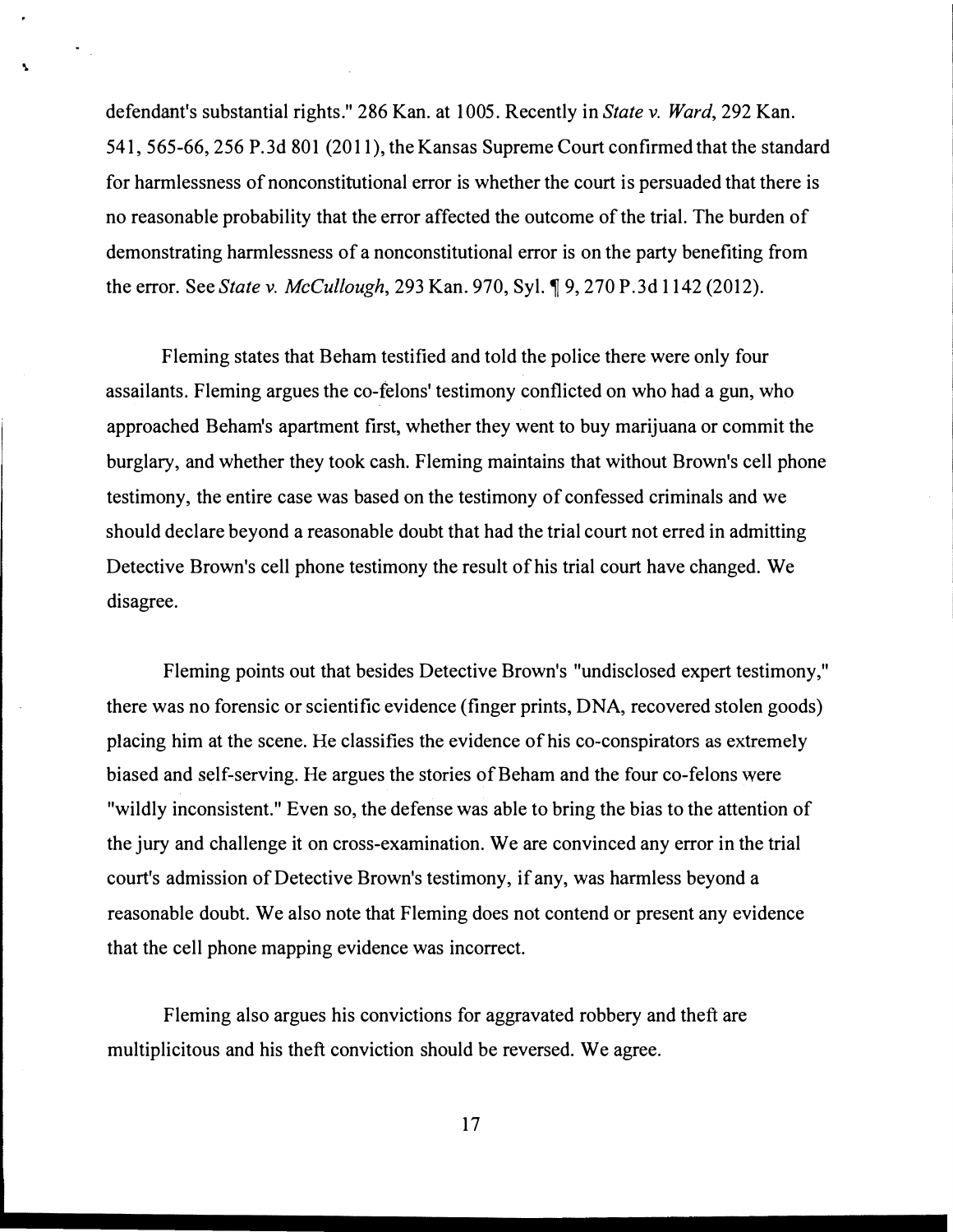Fleming did not raise the multiplicity issue below, but Kansas appellate courts may consider multiplicity for the first time on appeal to serve the ends of justice or prevent a denial of fundamental rights. State v. Dubish, 234 Kan. 708, 718, 675 P.2d 877 (1984); State v. Hankerson, 34 Kan. App. 2d 629, 632, 122 P.3d 408 (2005), rev. denied 281 Kan. 13 80 (2006). "The fundamental right of a defendant to a fair trial under the 5th and 14th Amendments to the Constitution of the United States would be violated by a multiplicitous conviction." Dubish, 234 Kan. at 718.

 $\mathbf{f}$ 

Multiplicity is the charging of multiple offenses arising out of a single transaction or occurrence. To determine whether two crimes are multiplicitous, the court must engage in a two-part test. First the court must determine whether the convictions arise from the same conduct. Second, the court must determine whether there are two separate offenses by statutory definition. State v. Schoonover, 281 Kan. 453, 496, 133 P.3d 48 (2006). Whether crimes are multiplicitous is a question of law subject to unlimited review. 281 Kan. at 462. If the crimes are committed separately and severally, there is not a multiplicity violation. 281 Kan. 496-97.

In pertinent part, theft requires an act "done with intent to permanently deprive the owner of the possession, use or benefit of the owner's property or services ... [by] [ o ]btaining or exerting unauthorized control over property or services." See K.S.A. 2011 Supp. 21-5801(a)(1). "Robbery is knowingly taking property from the person or presence of another by force or by threat of bodily harm to any person." K.S.A. 2011 Supp. 21- 5420(a). Aggravated robbery requires that, in addition to a robbery, it be committed by a person armed with a dangerous weapon, or someone who inflicts bodily harm upon any person during the robbery. See K.S.A. 2011 Supp. 21-5420(b).

The jury instructions indicate that Fleming was charged with aggravated robbery for intentionally taking a cell phone from the person or presence of Beham. The jury instruction for theft was stated in very general terms and agreed upon by the prosecution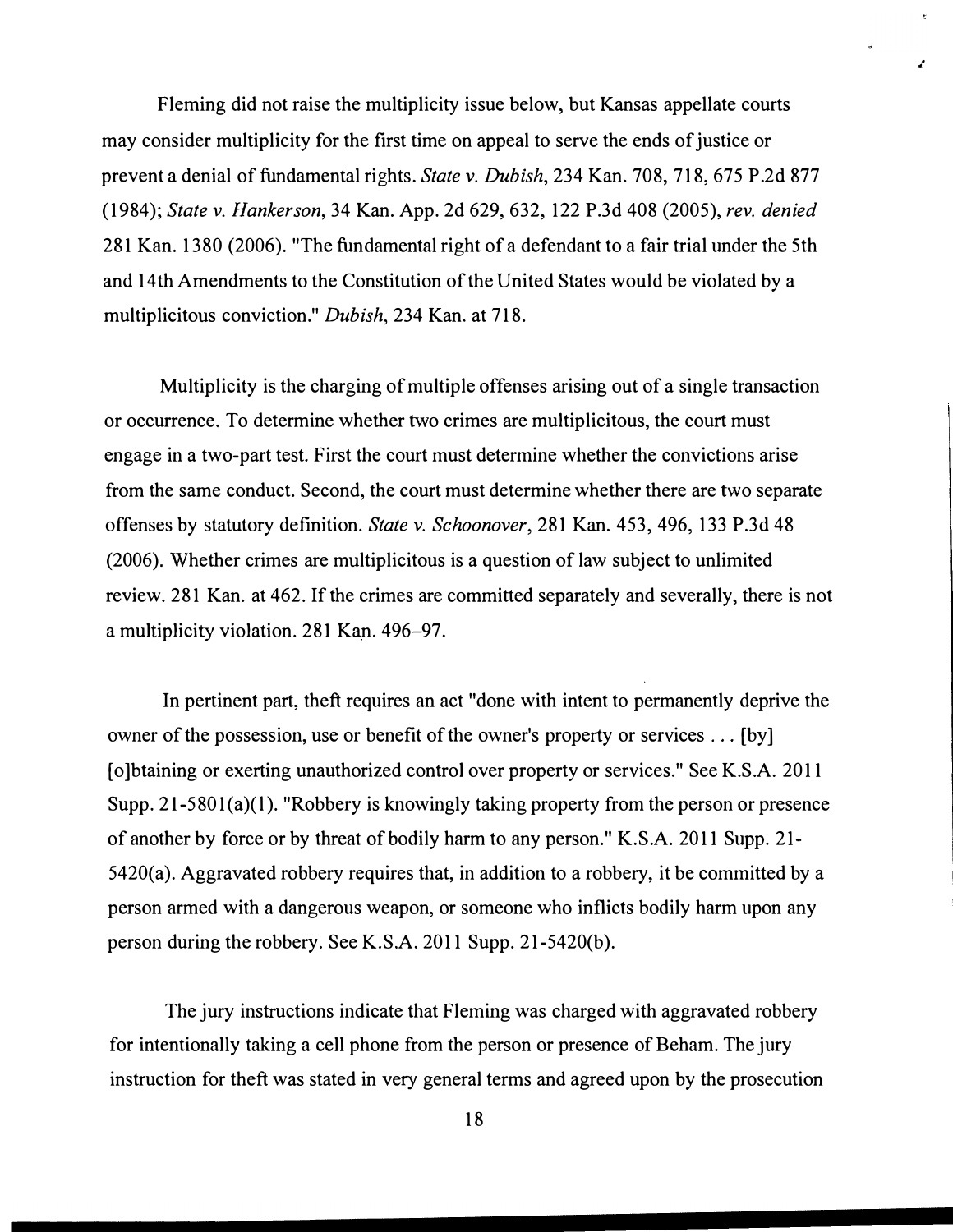and defense. The theft instruction informed the jury that Fleming was charged with theft "of property of some value" when he obtained or exerted unauthorized control over the property and "intended to deprive Joshua David Beham permanently of the use or benefit of the property."

The State argues that under a purely elements-based Schoonover test, the convictions are not multiplicitous because the elements do not match up. The State argues that by statutory definition, the crime of theft can only be committed when the element is satisfied that a person acts with the intent to deprive the owner permanently of the possession, use, or benefit of the owner's property. The State contends that robbery does not contain this element. Therefore, the crime of theft requires an element not required to commit the crime of robbery and multiplicity is not a concern because each offense proscribes other distinct conduct. See Schoonover, 281 Kan. at 499. However, caselaw, even post-Schoonover caselaw, dictates otherwise.

The State's cites to State v. McKissack, 283 Kan. 721, 156 P.3d 1249 (2007), and that court's differentiation of theft and criminal deprivation of property based on the permanent or temporary nature of the taking appears as the supporting authority of the State's argument that a similar permanent or temporary taking differentiates theft and robbery. This would lead to the conclusion that robbery is only a temporary taking of the owner's property. We do not agree and the State has not provided any relevant authority in support of this analysis.

This court has traditionally held that theft is a lesser-included crime of robbery. This is the case under an elements test in K.S.A. 2011 Supp. 21-5109(b)(2) identical to the elements test in Schoonover. See K.S.A. 2011 Supp. 21-5109 (b)(2) (lesser included crime is a "a crime where all elements of the lesser crime are identical to some of the elements of the crime charged"). In State v. Scott, 28 Kan. App. 2d 418, 422, 17 P.3d 966, rev. denied 271 Kan. 1041 (2001), the defendant was charged, in part, with robbery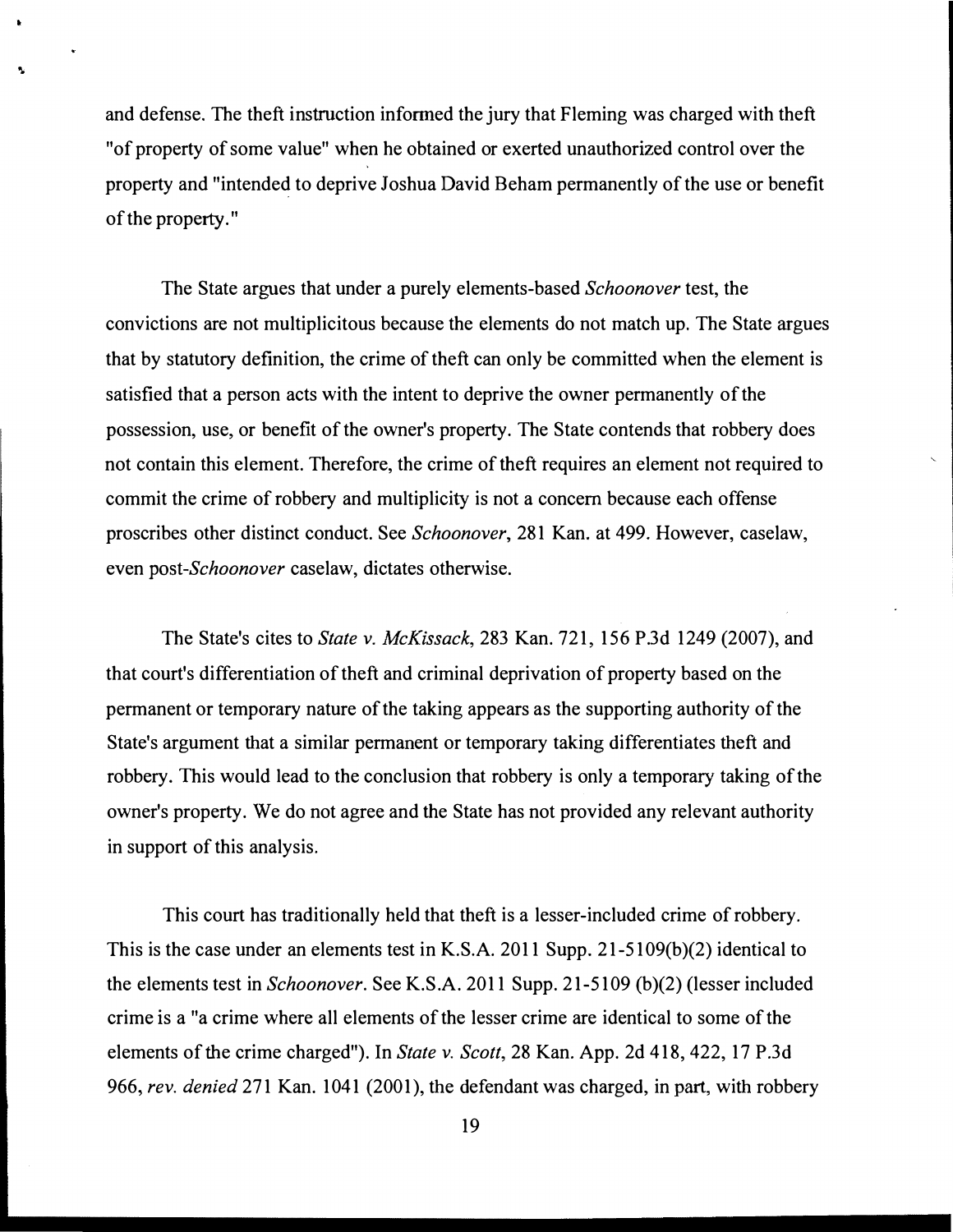for entering a car with the victim inside, grabbing her, and, after she escaped his grasp and fled the car, driving the car from the scene. At trial, Scott testified he intended only to obtain a ride home and took the victim's car in a panic. Following his conviction of robbery (after the jury was also instructed on the lesser included offense of theft, pursuant to K.S.A. 21-3107[a][1]), Scott appealed the district court's failure to give a lesser included offense instruction of deprivation of property.

In affirming Scott's aggravated robbery conviction, our court stated:

"In this case, the trial court accepted Scott's proposed theft instruction without objection from the State, but we have concluded that the giving of even this lesser included instruction was unwarranted by the evidence. As stated above, robbery is a person and property felony, whereas theft is only a property felony. [Citation omitted.] When a taking is accomplished by violence to a victim, more than a mere theft or criminal deprivation has occurred. The offense is at least a robbery and possibly an aggravated robbery." (Emphasis added.) 28 Kan. App. 2d at 424.

See also State v. Sandifer, 270 Kan. 591, 601, 17 P.3d 921 (2001) ("Theft' is not committed where there is evidence the thief has used force to gain possession of the property.' [Citation omitted.]").

As pointed out by the parties, this court has recently affirmed the position that theft is a lesser-included offense of robbery. The parties cite State v. Plummer, 45 Kan. App. 2d 700, 704, 251 P.3d 102 (2011), where the court stated:

"Despite some differences in the strict elements of theft and robbery, the appellate courts continue to treat theft as a lesser offense for purposes of instructing juries. Simmons, 282 Kan. at 742; State v. Boyd, 281 Kan. 70, 94, 127 P.3d 998 (2006) (Theft entails a lesser degree of the generic crime of larceny, while robbery presents an enhanced form of the crime.). That determination squares with K.S.A. 21-3107(2)(a), which provides that a defendant may be convicted of the crime charged or a lesser degree of the same crime."